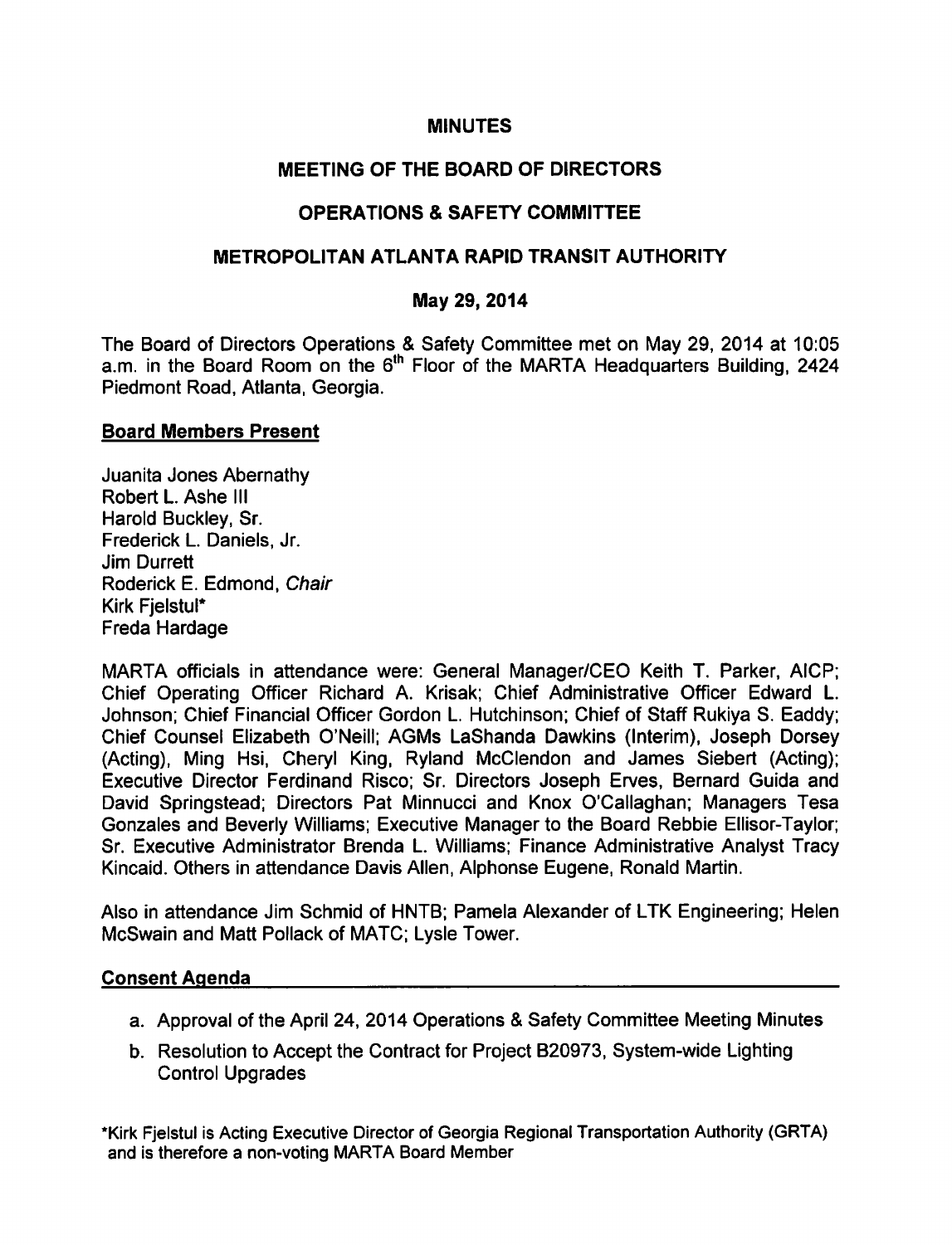c. Resolution Authorizing Additional Funding for Revenue Vehicle Towing Services, CP B23559

On motion by Mr. Durrett seconded by Mr. Daniels, the Consent Agenda was unanimously approved by a vote of 5 to 0, with  $6*$  members present.

#### Individual Agenda

## Resolution Authorizing the Exercise of Option Year Three for the General Engineering Consultant Contract

Mr. Springstead presented this resolution for Board of Directors' approval authorizing the General Manager/CEO, or his delegate, to exercise Option Year Three of the General Engineering Consultant (GEC) contract with Metropolitan Atlanta Transit Consultants (MATC) and provide funding authorization for the GEC contract in support of the delivery/execution of MARTA's FY 2015 Capital Improvement Program, in an amount not to exceed \$28,752,000.

On motion by Mr. Durrett seconded by Mr. Buckley, the resolution was unanimously approved by a vote of 5 to 0, with  $6*$  members present.

#### Resolution Authorizing the Expenditure of Capital Funds for General Consulting and Professional Services for the Division of Operations and Development in Fiscal Year 2015. RFP P33589

Mr. Springstead presented this resolution for Board of Directors' approval authorizing the General Manager/CEO, or his delegate, to provide funding authorization in an amount not to exceed \$6,970,000 to the Division of Operations and Development for professional and specialized vendors holding valid GSA schedules to support delivery/execution of the FY 2015 Capital Improvement Program (CIP) on an as needed basis over the FY 2015 period of July 1, 2014 through June 30, 2015.

On motion by Mr. Durrett seconded by Mr. Daniels, the resolution was unanimously approved by a vote of 5 to 0, with  $6*$  members present.

Mr. Buckley asked how are the GSA firms selected.

Mr. Springstead said a scope is provided to Contracts & Procurement and they match the best firm from the pool based on their qualifications.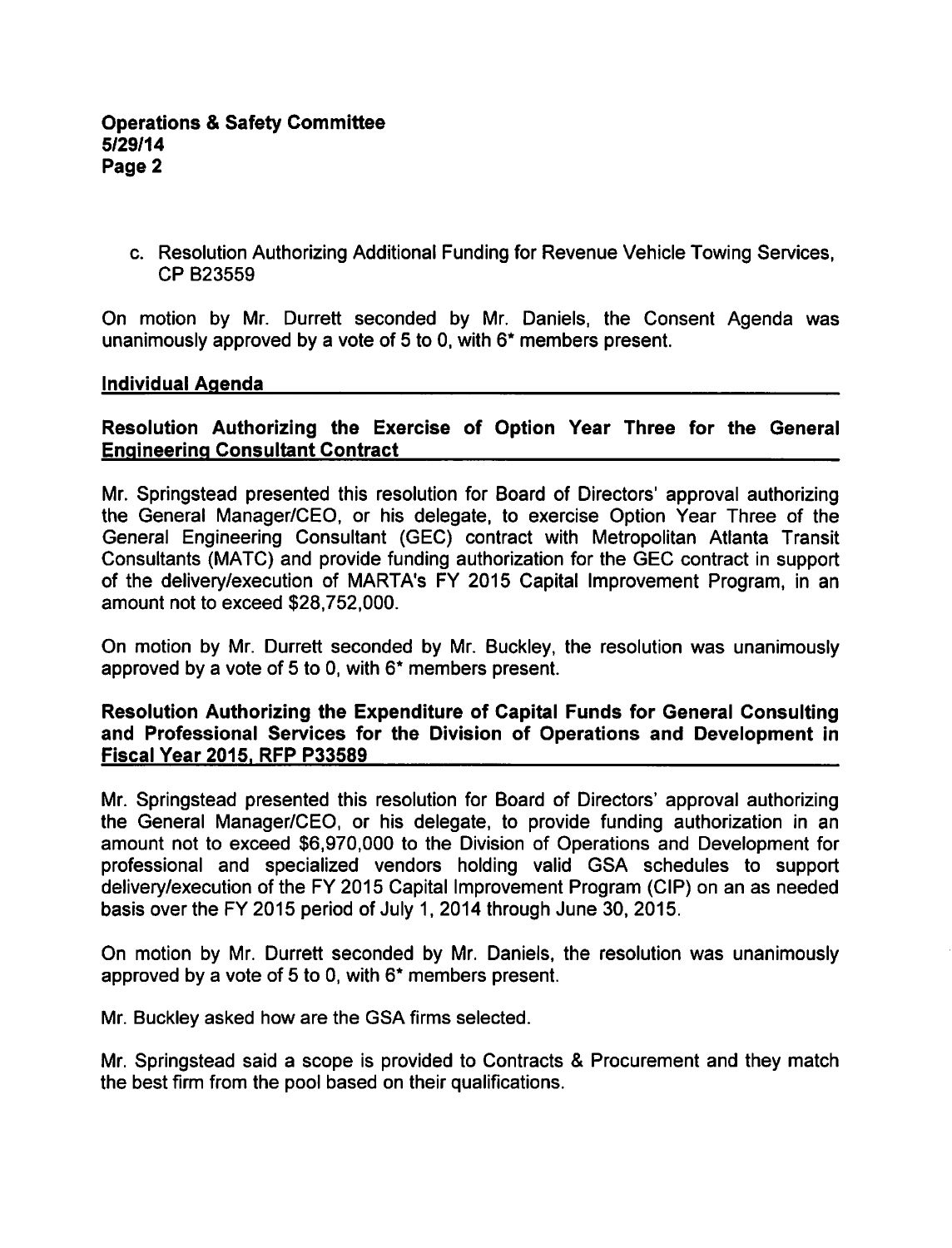Mr. Buckley asked how does MARTA follow up to ensure the selected firm is competitively priced.

Mr. Guida said MARTA looks for firms with staff members that meet the Authority's requirements. MARTA contacts the firm to request resumes and fee sheets. MARTA also looks at more than one firm. There is always dialogue so the firms know that the Authority is not limiting itself to only them.

Mr. Parker said in the future staff will come back to the Board to provide an update on which firms were selected and why.

Mr. Ashe said a report back to the Board is a great idea. It would helpful to include a subjective comparison and aggregate amount. He added that this type of reporting would not be needed indefinitely but it would give the Board more confidence in the process.

Dr. Edmond suggested that staff provide an update in 4-6 months.

## Briefing – Update on Tunnel Ventilation System Rehabilitation and Renewal, RFP 28659

Mr. Springstead provided the Committee an update on MARTA's Tunnel Ventilation System (TVS) Rehabilitation and Renewal.

## TVS Program Recap

- $\triangleright$  MARTA has a safe but aged system that requires renewal
- $\triangleright$  Staff works closely with State Safety Oversight: FTA and GDOT
- $\triangleright$  Routinely tested immediate corrective maintenance performed
- $\triangleright$  Purpose
	- Allows for safe and orderly evacuation
	- $\circ$  Directs air flow (push or pull) in a tunnel
	- Prevents or minimizes smoke accumulation from engulfing evacuating personnel
	- $\circ$  Scenario based location and best evacuation path
	- $\circ$  Required by law local, state and federal codes and standards
	- Failure to comply could result in suspension of service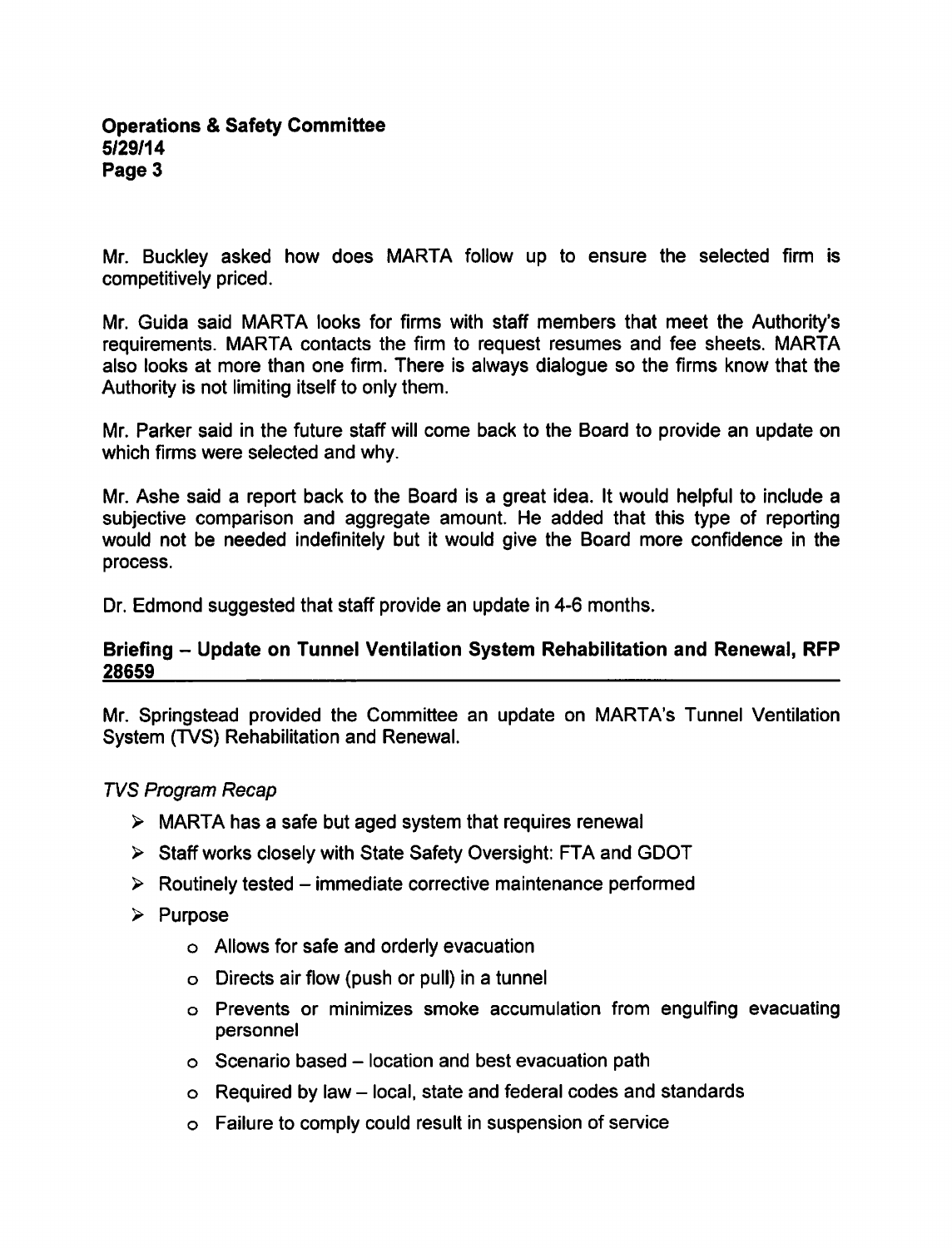## TVS Major Assets

- $\triangleright$  9 Miles of tunnel (dual tracks)
- $\geq 11$  Non-contiguous sections
- $> 55$  Emergency Fans
- $\geq$  26 Mid-Tunnel Fans
- ▶ 36 Under Platform Fans
- 47 Motor Control Centers
- $> 75$  Fan Dampers
- $\geq$  60 Bypass Dampers
- > Numerous Sensors
- $\triangleright$  Egress Paths (doorways, catwalks and stairwells)
- $\triangleright$  Command & Control System (manual & automated)
- Systems Interface (Train Control, SCADA, ETS, etc.)

"Compliant based on "design criteria" at time of construction

- $\triangleright$  Challenges
	- Majority of assets are over 25 years old
	- Newest assets are over 14 years old
	- System reliability is declining and requires constant resources
	- Active transit system makes rehabilitation complex

# TVS Program Evolution Development

- $\triangleright$  RSCC Stabilization Project Initiated, July 2009 present
- Comprehensive Safety Critical Systems Study, 2009 -10
- Tunnel Ventilation System (TVS) Task Force, Dec 2009
- System-wide Condition Assessment Performed 2010-11
- ▶ Hazard Identification & Risk Assessment (HIRA) Oct 2012
- $\triangleright$  TVS Program Planning & Design Phase
	- Agency Peer Reviews (NYCT, CTA, TTC, etc.)
	- Design Compliance Review
	- o Scope, Schedule & Budget Developed

## TVS RFP Scope - Rehabilitate and Renew

- $\triangleright$  Bring TVS to a state of good repair
- Linear Design-Build Project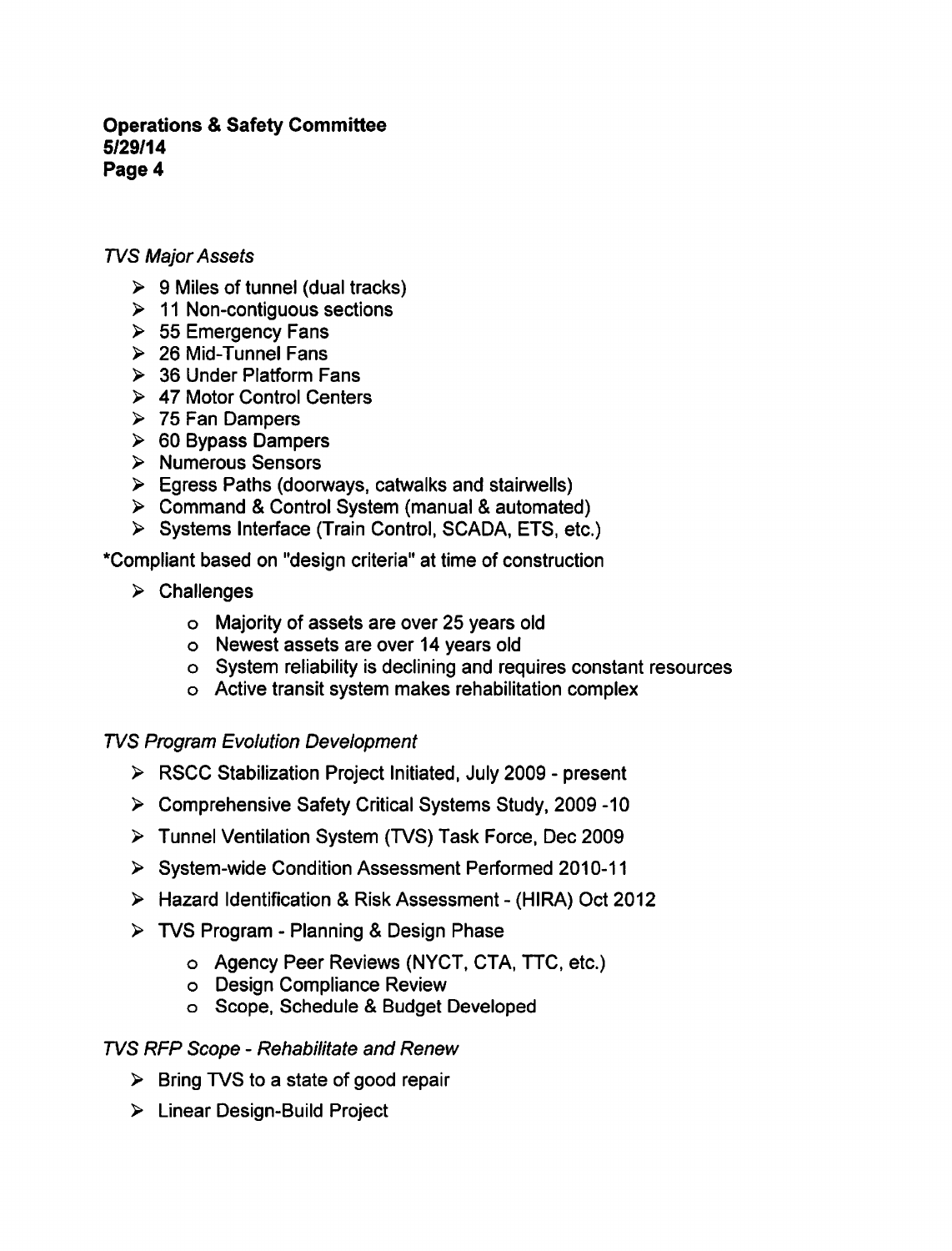- $\triangleright$  Utilize industry expertise and innovation (risk mitigation strategies)
- $\triangleright$  Realize cost-effective/practical opportunities not re-designing the system
- $\triangleright$  Integrated with Train Control & SCADA system design
- $\triangleright$  Testing of systems and sub-systems
- $\triangleright$  Updating of policies & procedures
- Performance Based Training
- $\triangleright$  Asset Management Data provisions
- $\triangleright$  Maintenance & Warranty
- Projected Cost \$145M
- $\triangleright$  Minimize adverse impacts to operations and safety

#### Innovative Implementation Strategy

- $\triangleright$  Goal: Bring the TVS to a State of Good Repair using a linear, Design-Build "systems" approach
- $\triangleright$  6-year period of performance post award
	- $\circ$  Assess Design Build
	- One year warranty, five year O&M options
- $\triangleright$  Design Analysis
	- o Upgrade Emergency Fire
	- o Operations (EFO)
	- o Under Platform Fans and EFO
	- Performance beyond state of good-repair
	- o Inspection and Testing
	- o Potential savings (Wiring, Housing, Motors, & Dampers)
- Design Command and Control Sub-System
	- o Remote Control Panel (RCP)
	- Human Machine Interface (HMI)
	- EFO Automation
	- Integration with IOC and RSCC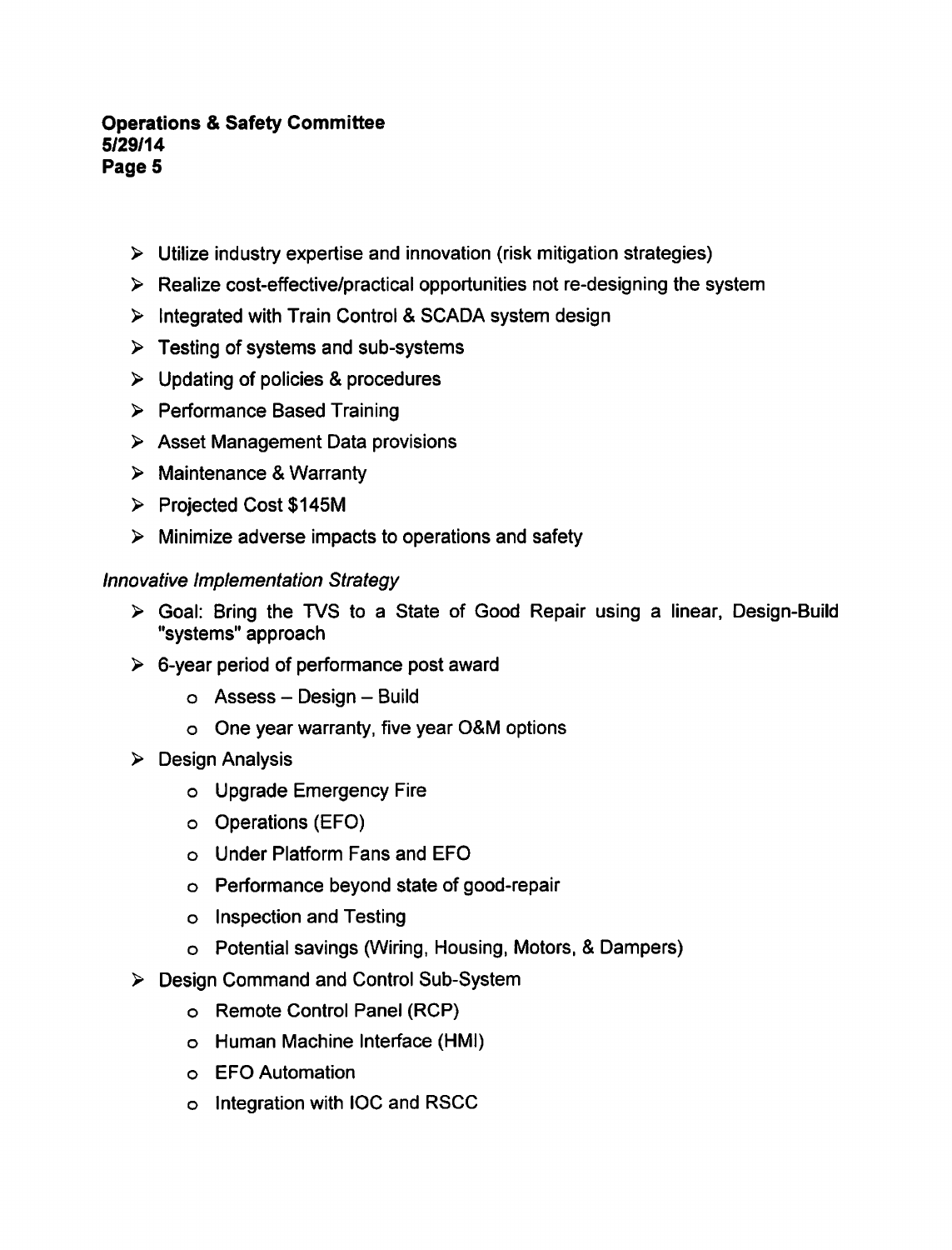- o Cybersecurity
- $\triangleright$  Integration with Train Control & SCADA
	- Supervisory Control and Data
	- Acquisition (SCADA)
	- Maintenance Data Warehouse
- $\triangleright$  Project Life Cycle Improvements
	- Performance Requirements for Reliability, Availability and Maintainability
	- Requirement for Engineering
	- Process Documentation
	- o Integrated Training Program and Post-Acceptance Warranty and Support **Options**

# Tunnel Ventilation Program Milestones

- > Tunnel Ventilation System (TVS) Stabilization Ongoing
	- o Testing & Analysis
	- Replacement/Refurbishment (immediate needs)
- $\triangleright$  Award Contract Q2, FY15
	- o Forecasted Cost \$145 160M
- $\triangleright$  Rehabilitate TVS System FY15 FY21 (dependent upon proponent submittals)

Mr. Durrett said he was interested in a briefing on MARTA's Asset Management Program.

Mr. Springstead said a briefing will be scheduled.

Mr. Fjelstul asked if it is difficult to predict the project's costs.

Mr. Springstead said right now, yes.

Mr. Krisak said it will depend on the firm's approach. It has been a very intensive effort keeping the system healthy.

Mr. Fjelstul asked if there is any chance that new vents are needed.